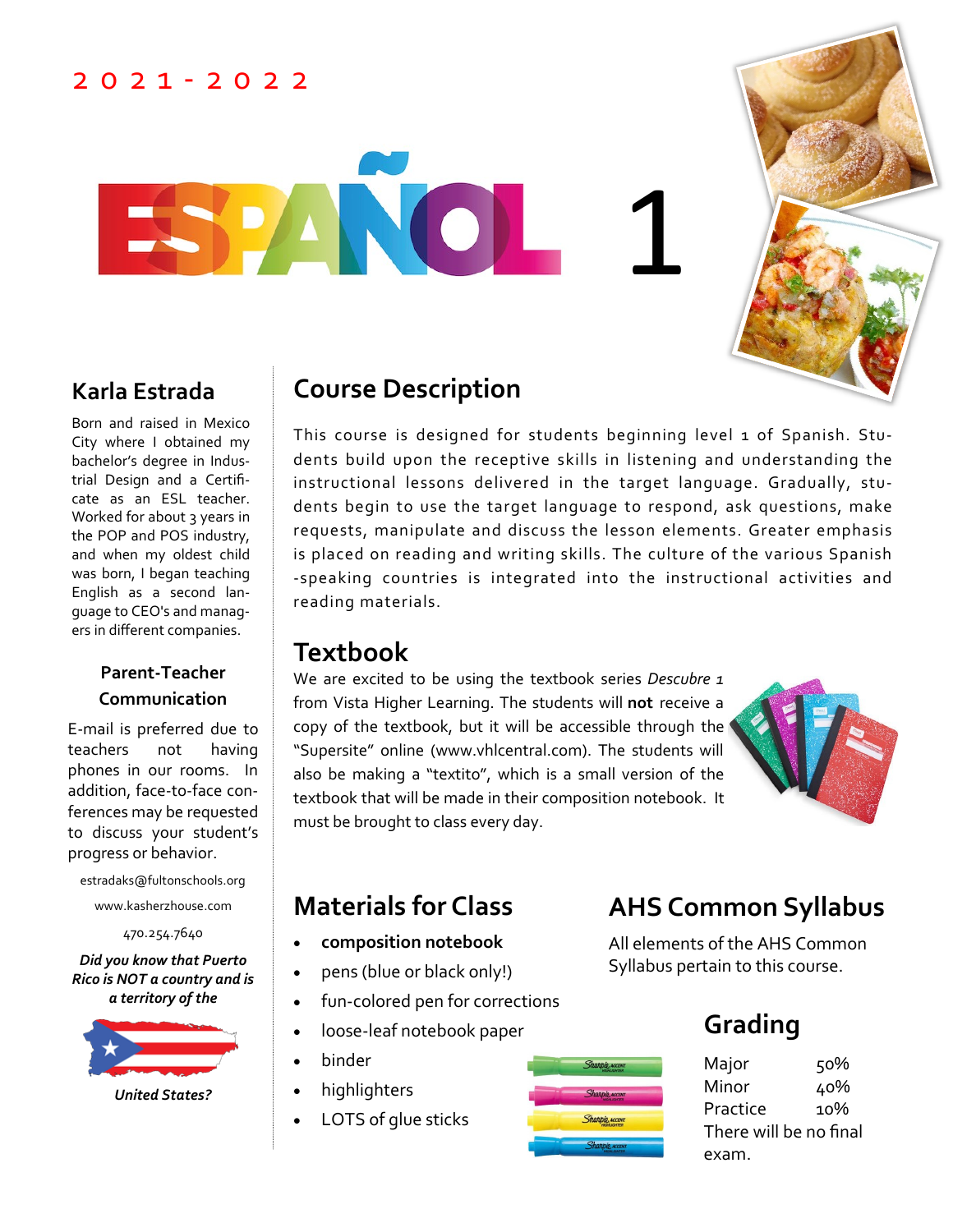#### **ESPAÑOL 1**

#### **Expectations**

Students are required to come to class everyday with their "textito", notebook (s), writing utensils and all homework assignments. Homework will be assigned frequently. Regular homework completion is EXTREMELY important for student success in a second language and should be taken seriously. Students are also expected to review class notes and/or vocabulary daily in addition to these written assignments.

Graded work is assessed on accuracy, not completion.

**Target Language Participation:** Participation is an essential part of a Foreign Language class. In order to build their communication skills, students should use the vocabulary, expressions and grammatical structures that they are learning during class time. Habitual use of English, which takes away from acquiring the target language (a primary goal) will hinder a student's ability to develop their language skills.

**Absence Make-up Procedures:** Assignments made prior to the absence, including tests/quizzes scheduled for the day of return, are generally due upon the student's return. Students who are present for any portion of the school day are expected to turn in all assignments due on that day in order to receive full credit.

Assignments missed due to preapproved absences are due upon the student's return unless the teacher has approved other arrangements in advance.

**It is the student's responsibility to schedule the makeup of missed assessments.** 

**Classroom Rules:** Students are expected to have the appropriate materials, arrive promptly and behave in a respectful manner. There are some basic expectations in this class:

- 1. Be on time and ready to learn.
- 2. Respect yourself, others & property.
- 3. Follow directions and procedures and stay on task.
- 4. Conduct yourself with dignity.
- 5. Be in your seat, working on the *esponja* (sponge) with your homework out on your desk when the tardy bell rings.

Students will not be excused from class to retrieve necessary items once class has started.

Cell phones and other personal electronic devices are not permitted in class without express teacher permission. .

#### **Consequences:**

- 1. Verbal warning.
- 2. Parent contact.
- 3. Detention and referral to team for discussion.
- 4. Office referral.

Steps 1-3 may be collapsed or reordered depending on infraction.

#### **Honor Code**

In addition to AHS Honor Code policy, all students in a World Language class should be aware that the use of Google translate, or any other translation assistance (computer or human), on *any* WL assignment or assessment, or is considered an honor code violation.

Students are expected to submit work that is reflective of their own capabilities and demonstrates their use of what has been learned in class. Copying someone else's work (from Google Translate, a computer app or device, another student, or someone that speaks the language) are expressly prohibited.

Teachers will state when students are permitted to use Word Reference, dictionaries or other sources for assistance and to what extent they may use these. In the absence of these explicit permissions, students are expected to submit work according to the WL Honor Code policy.



# **Textbook Units of Study**

**Lección 1:**  Hola, ¿qué tal? -*Hello. What's up?*

**Lección 2:** En la clase - *In the class*

**Lección 3:**  La familia -*The Family*

**Lección 4:** Los pasatiempos -*Hobbies*

**Lección 5:** Las vacaciones -*Vacation*



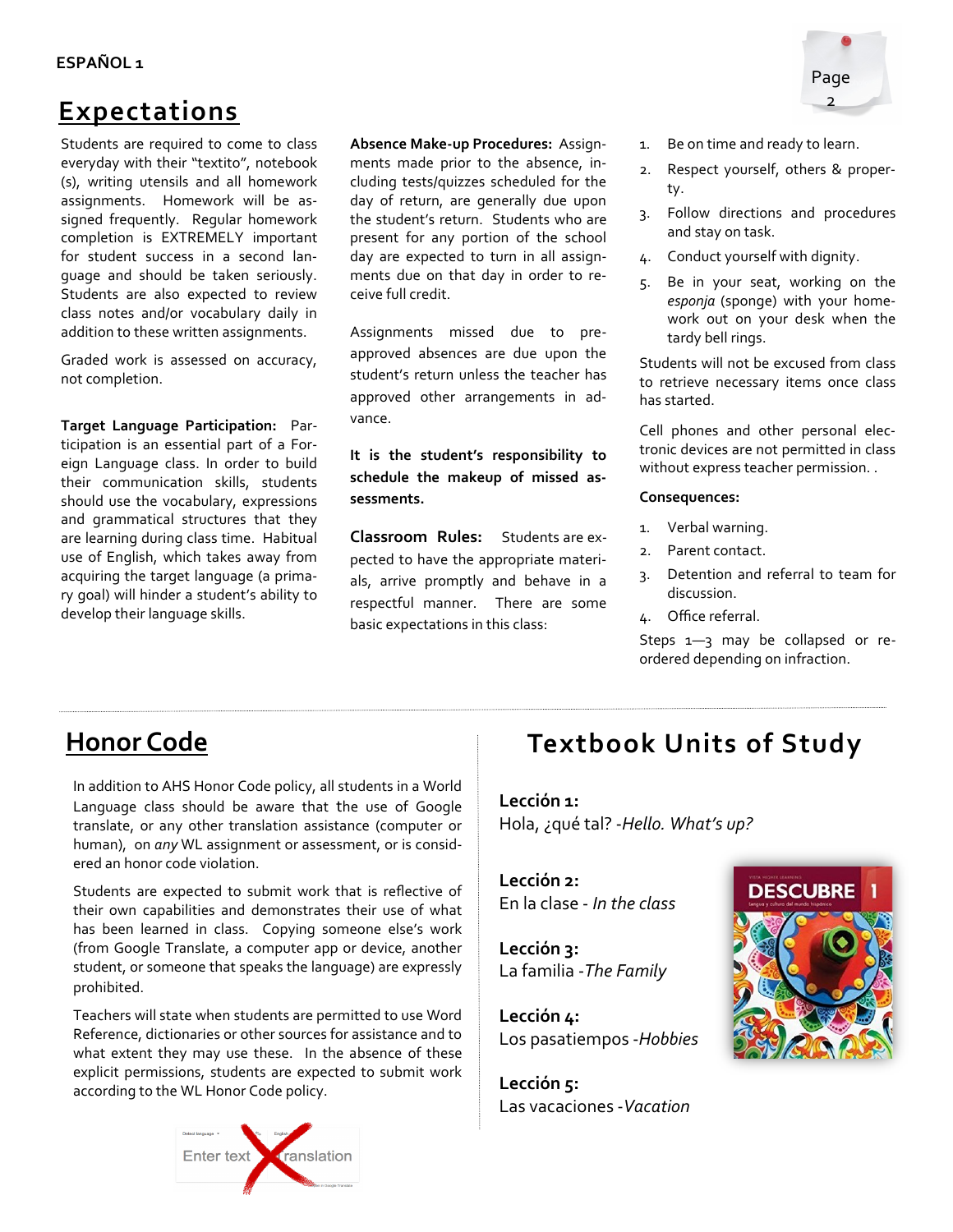#### **E S P A Ñ O L 1**

## **Infinite Campus and RISE** <sup>3</sup>

**Infinite Campus:** AHS has a program called Infinite Campus that allows you to view your child's academic progress and attendance online. You may contact Donna Mohrig at (470) 254-7640 or email her at Mohrig@fultonschools.org for the information. All parents must come in to the school and show picture identification in order to obtain login information and a password to your account. Additional information can be found in

the Handbook for Students and Parents.

If your child's grade is below a 75%, your child should attend RISE sessions.

**RISE:** RISE is similar to a help session where students have the opportunity to ask for extra assistance or use the time to makeup missing work. RISE is on Fridays from 7:40AM—8:05AM. Each subject area has an assigned day of the week for RISE, therefore other days will not be assigned for RISE in order to not interfere with the other subjects.



*Did you know that salsa (the dance, not the condiment) is very popular not only throughout Latin America but also in Japan?*

#### Communication

**Communication with Teacher:** Due to limited access to the phone during the day, please email me at **estradaks@fultonschools.org** with questions and concerns, so I may answer inquires and resolve issues. I make an effort to reply with 48 work hours. Parents and guardians may arrange individual teacher-parent conferences with teachers; however, if a conference with more than one teacher is desired, the student's counselor can help coordinate the meeting. Parents must meet face-to-face with a teacher before requesting a meeting with the department chair; parents must meet face-to-face with a department chair and teacher before requesting a meeting with the department administrator. Additional guidelines can be found in the Handbook for Students and Parents.



**Communication with Parents/Guardians:** Being that communication is the key to a successful partnership between the teacher and the parents/guardians, you will receive emails from me every week or so. Usually I will send an Assessment Alert informing you of upcoming assessments as well as what the student can do to prepare for them. Please have your child bookmark my super, awesome website (www.kasherzhouse.com) on every device. There will be other websites that I will have your child bookmark once they get their school-assigned device.